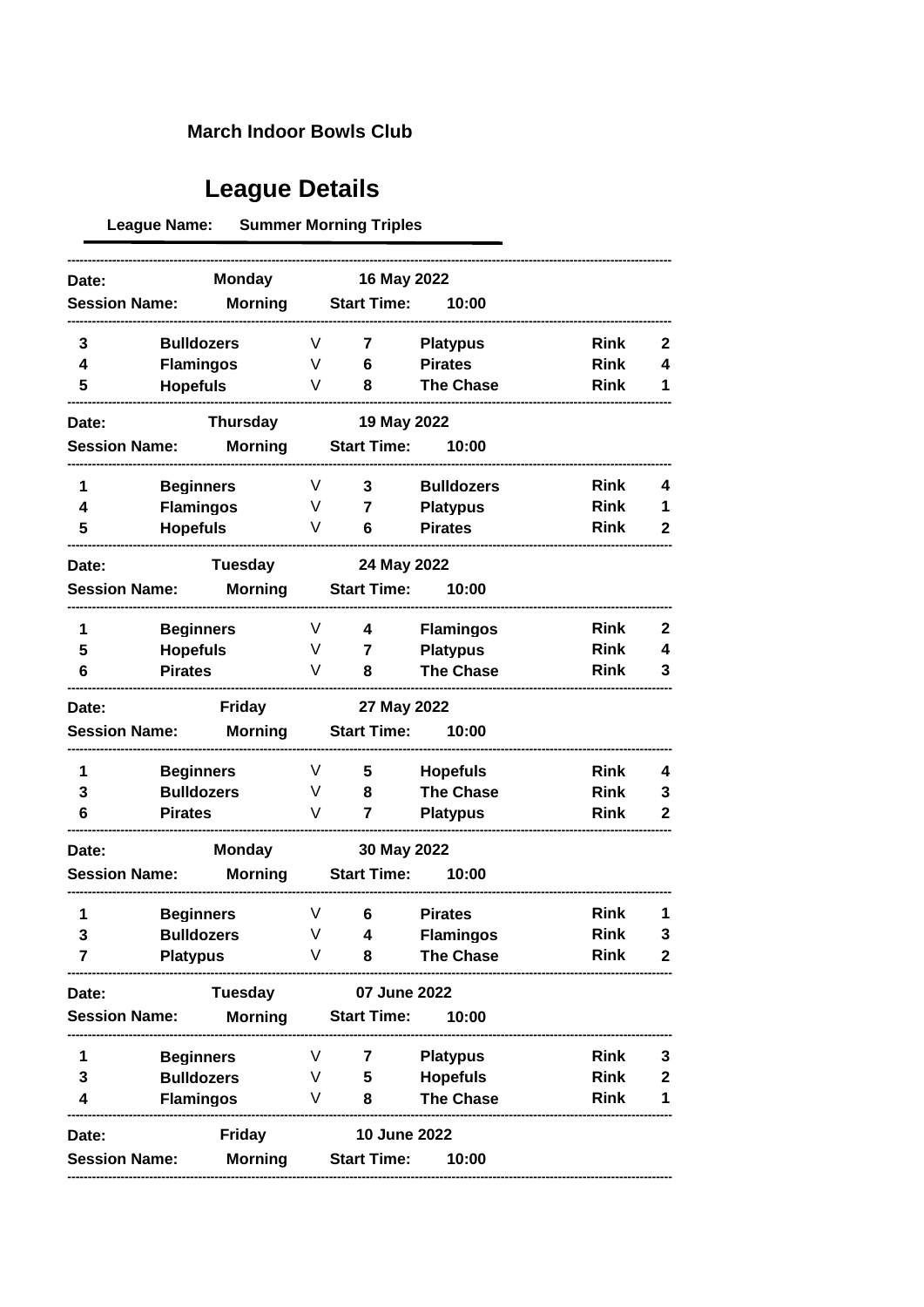| 1                       | <b>Beginners</b><br><b>Bulldozers</b><br><b>Flamingos</b> |   | 8                  | <b>The Chase</b>  | <b>Rink</b> | $\mathbf{2}$ |
|-------------------------|-----------------------------------------------------------|---|--------------------|-------------------|-------------|--------------|
| 3                       |                                                           |   | 6                  | <b>Pirates</b>    | <b>Rink</b> | 1            |
| 4                       |                                                           |   | 5                  | <b>Hopefuls</b>   | <b>Rink</b> | 3            |
| Date:                   | <b>Monday</b>                                             |   | 13 June 2022       |                   |             |              |
| <b>Session Name:</b>    | <b>Morning</b>                                            |   | <b>Start Time:</b> | 10:00             |             |              |
| 7                       | <b>Platypus</b>                                           | V | 3                  | <b>Bulldozers</b> | <b>Rink</b> | 1            |
| 6                       | <b>Pirates</b>                                            | V | 4                  | <b>Flamingos</b>  | <b>Rink</b> | 4            |
| 8                       | <b>The Chase</b>                                          | V | 5.                 | <b>Hopefuls</b>   | <b>Rink</b> | 2            |
| Date:                   | Thursday                                                  |   | 16 June 2022       |                   |             |              |
| <b>Session Name:</b>    | <b>Morning</b>                                            |   | <b>Start Time:</b> | 10:00             |             |              |
| 3                       | <b>Bulldozers</b>                                         | V | 1                  | <b>Beginners</b>  | <b>Rink</b> | 4            |
| 7                       | <b>Platypus</b>                                           | V | 4                  | <b>Flamingos</b>  | <b>Rink</b> | 1            |
| 6                       | <b>Pirates</b>                                            | V | 5                  | <b>Hopefuls</b>   | <b>Rink</b> | 3            |
| Date:                   | <b>Tuesday</b>                                            |   | 21 June 2022       |                   |             |              |
| <b>Session Name:</b>    | <b>Morning</b>                                            |   | <b>Start Time:</b> | 10:00             |             |              |
| 4                       | <b>Flamingos</b>                                          | V | 1                  | <b>Beginners</b>  | <b>Rink</b> | 1            |
| $\overline{\mathbf{z}}$ | <b>Platypus</b>                                           | V | 5                  | <b>Hopefuls</b>   | <b>Rink</b> | 3            |
| 8                       | <b>The Chase</b>                                          | V | 6                  | <b>Pirates</b>    | <b>Rink</b> | 4            |
| Date:                   | <b>Friday</b>                                             |   | 24 June 2022       |                   |             |              |
| <b>Session Name:</b>    | <b>Morning</b>                                            |   | <b>Start Time:</b> | 10:00             |             |              |
| 5                       | <b>Hopefuls</b>                                           | V | 1                  | <b>Beginners</b>  | <b>Rink</b> | 1            |
| 8                       | <b>The Chase</b>                                          |   | V<br>3             | <b>Bulldozers</b> | <b>Rink</b> | 4            |
| 7<br><b>Platypus</b>    |                                                           | V | 6                  | <b>Pirates</b>    | <b>Rink</b> | 3            |
| Date:                   | <b>Monday</b>                                             |   | 27 June 2022       |                   |             |              |
| <b>Session Name:</b>    | <b>Morning</b>                                            |   | <b>Start Time:</b> | 10:00             |             |              |
| 6                       | <b>Pirates</b>                                            | V | 1                  | <b>Beginners</b>  | <b>Rink</b> | 2            |
| 4                       | <b>Flamingos</b>                                          | V | 3                  | <b>Bulldozers</b> | <b>Rink</b> | 3            |
| 8                       | <b>The Chase</b>                                          | V | 7                  | <b>Platypus</b>   | <b>Rink</b> | 4            |
| Date:                   | <b>Thursday</b>                                           |   | 07 July 2022       |                   |             |              |
| <b>Session Name:</b>    | <b>Morning</b>                                            |   | <b>Start Time:</b> | 10:00             |             |              |
| 7                       | <b>Platypus</b>                                           | V | 1                  | <b>Beginners</b>  | <b>Rink</b> | 4            |
| 5                       | <b>Hopefuls</b>                                           | V | 3                  | <b>Bulldozers</b> | <b>Rink</b> | 1            |
| 8                       | <b>The Chase</b>                                          | V | 4                  | <b>Flamingos</b>  | <b>Rink</b> | 3            |
| Date:                   | <b>Tuesday</b>                                            |   | 12 July 2022       |                   |             |              |
| <b>Session Name:</b>    | <b>Morning</b>                                            |   | <b>Start Time:</b> | 10:00             |             |              |
| 8                       | <b>The Chase</b>                                          | V | 1                  | <b>Beginners</b>  | <b>Rink</b> | 4            |
| 6                       | <b>Pirates</b>                                            | V | 3                  | <b>Bulldozers</b> | <b>Rink</b> | 3            |
| 5                       | V<br><b>Hopefuls</b>                                      |   | 4                  | <b>Flamingos</b>  | <b>Rink</b> | $\mathbf 2$  |